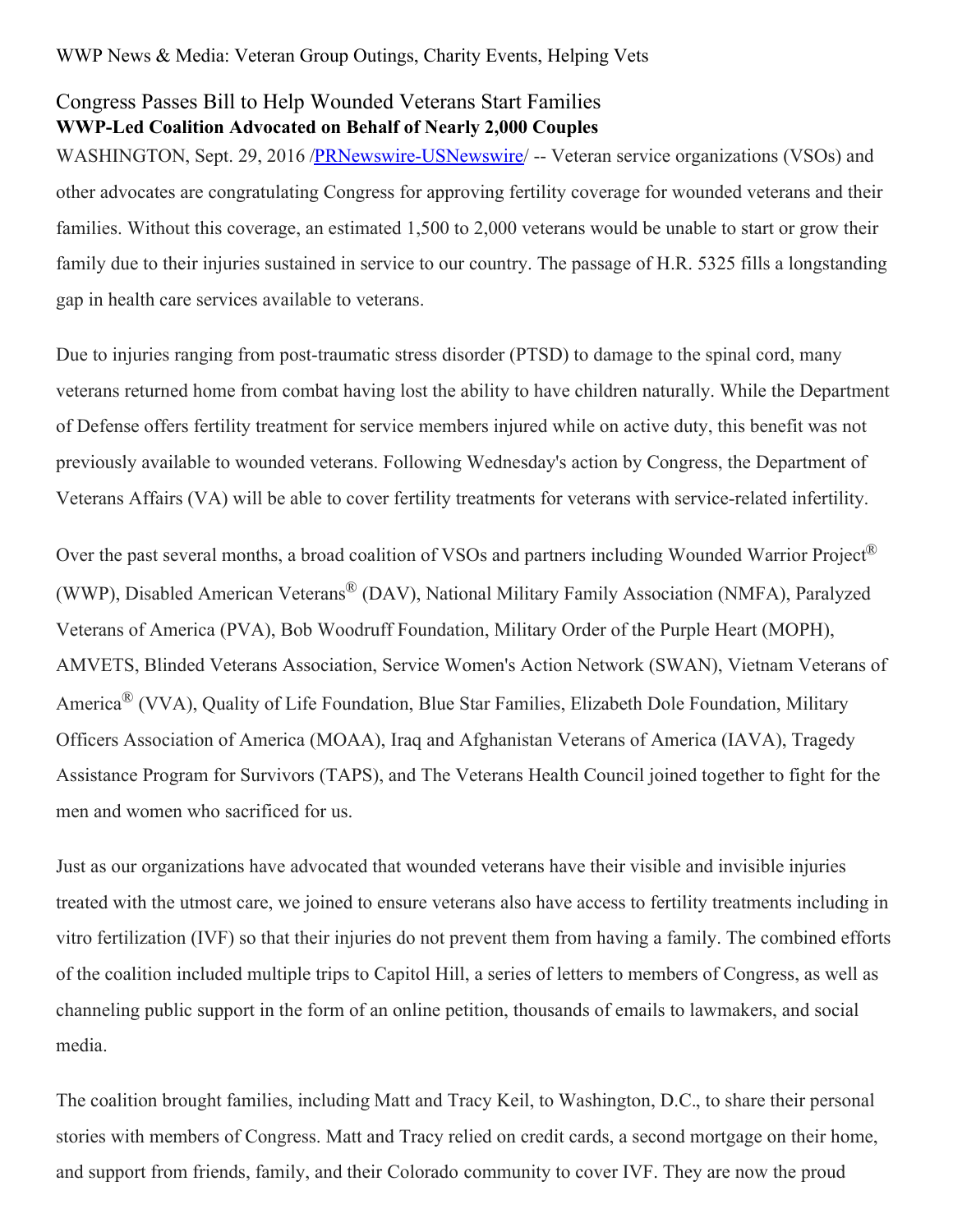parents of 5-year-old twins. They pushed for this law to keep other families from facing the same challenges they did.

"Our nation owes these men and women every opportunity to realize the futures they had ahead of them before their injuries," said Mike Linnington, WWP chief executive officer. "Now, for so many, their future is starting a family. They answered the call to serve; we're thankful Congress has answered the call to provide benefits these wounded veterans earned."

"We are gratified Congress has approved VA coverage of IVF for wounded veterans and their families," said Joyce Raezer, NMFA executive director. "This decision not only provides needed support for wounded veterans, it sends a signal to all military families that the Nation will stand behind them in the event of service connected injury."

"The inclusion of Assistive Reproductive Technologies in this year's Military Construction and Veterans Affairs appropriations bill finally starts to give the VA the resources to help wounded veterans start and grow families," said Allison Jaslow, IAVA chief of staff. "This benefit is long overdue, but this is only the first step. We look forward to continuing to work with leaders like Senator Murray to ensure veterans are not denied the right to start a family after giving so much for this country."

"Veterans have sacrificed so much of themselves to defend this nation and they deserve every opportunity to share in the American dream they helped protect," said Garry Augustine DAV executive director Washington headquarters. "For many, that dream includes a family. We are exceptionally pleased that Congress has passed this legislation granting veterans struggling with service-connected infertility the reproductive medical coverage they require to help them restore their lives and build their families --it is simply the right thing to do."

## **About Wounded Warrior Project**

The mission of Wounded Warrior Project<sup>®</sup> (WWP) is to honor and empower Wounded Warriors. WWP's purpose is to raise awareness and to enlist the public's aid for the needs of injured service members, to help injured servicemen and women aid and assist each other, and to provide unique, direct programs and services to meet their needs. WWP is a national, nonpartisan organization headquartered in Jacksonville, Florida. To get involved and learn more, visit [woundedwarriorproject.org](https://goo.gl/QYbvpg).